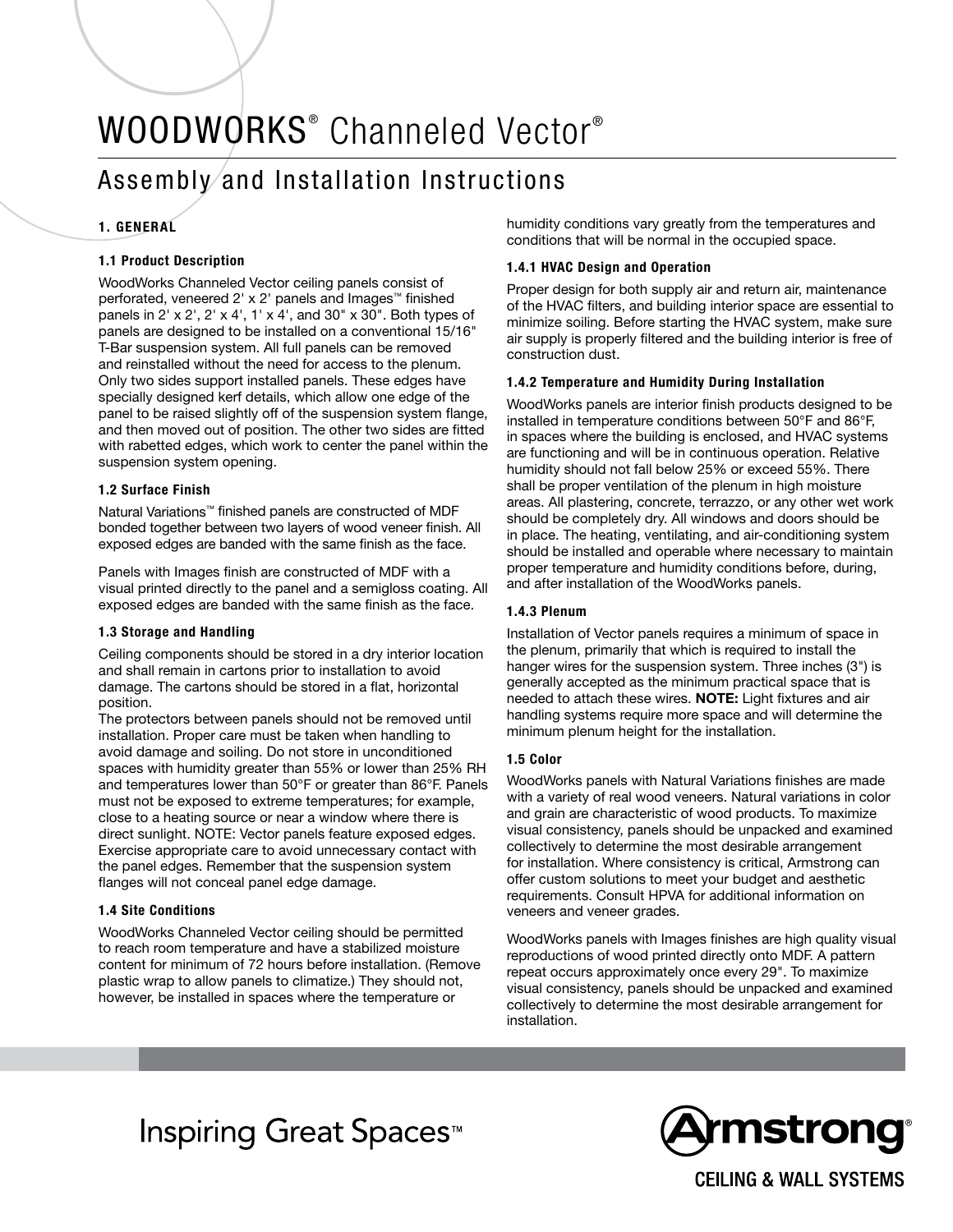# 2. PANEL EDGES

# 2.1 General

The edges of the Vector® panels feature unique detailing. The following section is intended to define and explain the function of the edge details.

# 2.2 Access Kerf Edge

The panel edge designated as "A" has a stepped groove detail and is called the access kerf. This edge is the first to engage the suspension system. Review the drawings below to familiarize yourself with this unique detail. Remember that the "A" edge is always installed first. This panel edge is also the one that must rise when the ceiling must be accessed.



# 2.3 Registration Kerf

Edge "B" has a single kerf detail that supports the second side and centers the panel in the  $A - B$  direction. This edge is referred to as the registration kerf and is opposite edge "A".



# 2.4 Reverse Tegular Edges

The two remaining panel edges are rabetted to fit between the flanges of the suspension system. These edges center the panel in the C – D direction and are called reverse Tegular edges.

# 3. SUSPENSION SYSTEM

# 3.1 General

The suspension system shall be standard 15/16" exposed tee grid. The installation shall, in all cases, conform to ASTM C636 requirements and the International Building Code. Because these panels weigh in excess of 2.5 lbs/SF, the ceilings shall be installed per IBC Seismic Design Categories D, E, and F. Additionally, walls or soffits that serve to support a panel edge must be braced to structure so as not to allow movement greater than 1/8" when subjected to design lateral force loads. The requirements listed here represent the manufacturer's minimum acceptable installation recommendations, and may be subject to additional requirements established by the local authority having jurisdiction.

# 3.2 Load Capacity

WoodWorks® Channeled Vector veneered ceiling panels weigh 2.75 lbs/SF; WoodWorks Channeled Vector Images™ finished ceiling panels weigh 2.2 lbs/SF. Main beams must be capable of carrying the weight of the panels plus any additional ceiling components that are not independently supported from the building structure. Heavy-duty components are recommended. The minimum acceptable load capacity for the main beam, when supporting only ceiling panels, is 12 lbs/LF, and the 4' cross tees must be capable of carrying a minimum of 6 lbs/LF.

### 3.3 Suspension System

The suspension system for 2' x 2' Vector panels shall consist of main beams spaced 48" on center. The 48" cross tees shall intersect the main beams at 90 degrees every 24". The 24" cross tees shall be installed at the midpoints of the 48" tees.

3.2.1 The suspension system for 1' x 4' panels shall consist of main beams installed at 48" centers. The 4' cross tee may be installed parallel or perpendicular to the main beams.

3.2.2 The suspension system for 2' x 4' panels shall consist of main beams installed at 2' centers with 2' cross tees completing the assembly.

3.2.3 The suspension system for 30" x 30" panels shall consist of main beams installed every 30" on center with 30" cross tees completing the assembly.

3.2.4 In all cases, the suspension system must be leveled to within 1/4" in 10' and must be square to within 1/16" in 2'. Installation on suspension systems that do not meet this tolerance will produce unacceptable panel alignment.

# 3.4 Safety Clips

The weight of the panels and the downward nature of the access suggest the need for a mechanism to prevent panels from dropping when disengaged from the suspension system. Two safety clips are provided for each panel. These clips must be attached to each panel by means of the #8 x 9/16" screws provided. Pre-drilled pilot holes are located along each kerfed edge of the panel. Use the hole closest to the hook for Channeled panels.



# 3.5 Seismic Hold Down Clips

Seismic Hold Down Clips are recommended for all installations. Two clips are required for each panel and are included in the carton. Clips should be applied to the suspension system before the placement of the panels, and should be located near ends of the kerfed edges (see Figure 1 on page 5)



# 3.6 Panel Face Offset

The face of the Vector panel extends 7/16" below the suspension system. The height of components that interface with the ceiling panels, such as sprinkler heads and light fixture trim rings, will have to be adjusted to accommodate this 7/16" offset.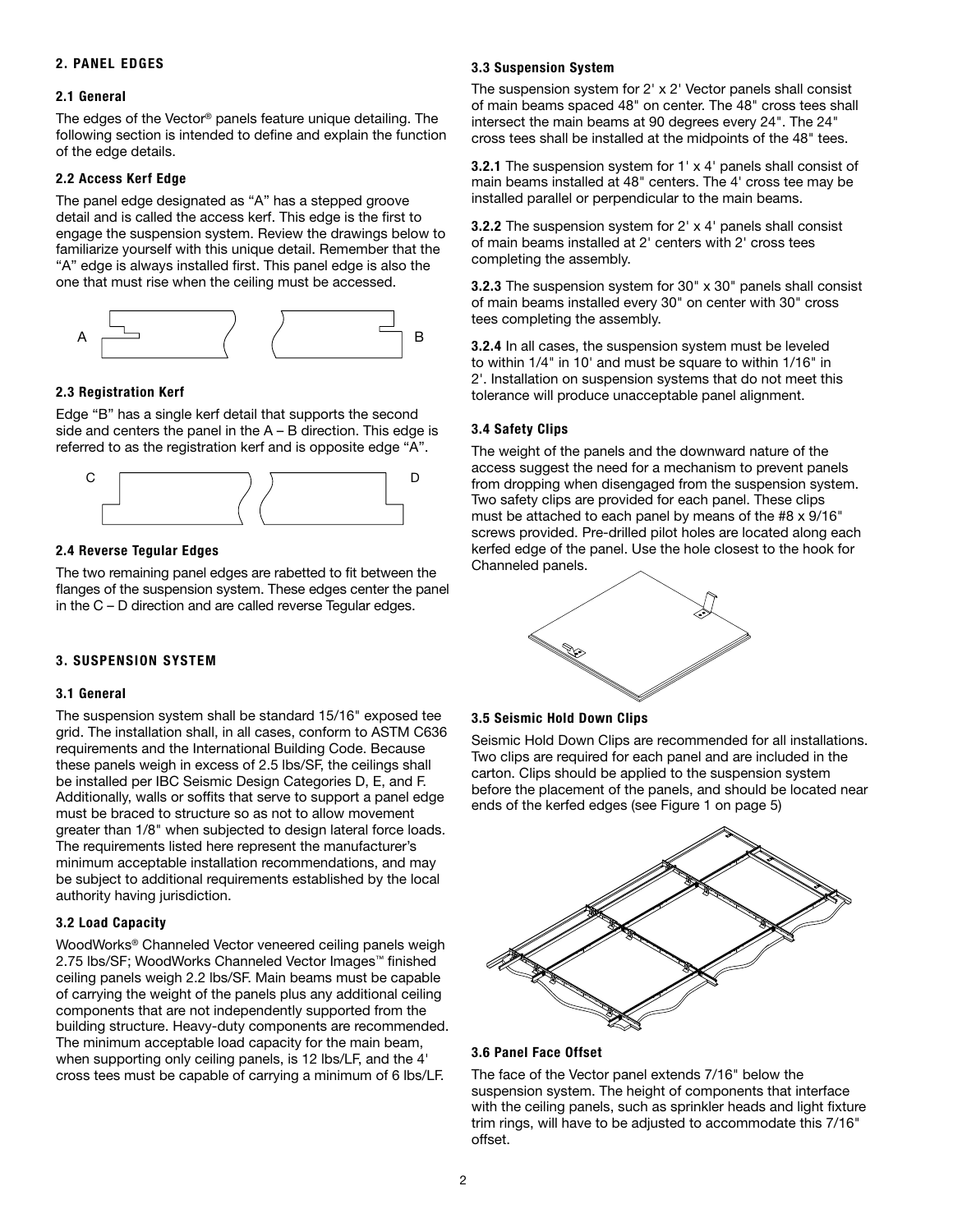

# 3.7 Panel Penetrations

Holes cut for sprinkler heads and other services that penetrate the ceiling panel must be cut slightly oval shaped to allow the panel to move 1/4" in the direction of the "A" edge. Additionally, trim rings for these devices must be wide enough to accommodate this 1/4" movement.



# 4. PANEL INSTALLATION AND REMOVAL

#### 4.1 General

Vector® ceiling panels are easily installed and removed from below the suspension system without the aid of tools or special equipment, allowing easy downward access to the plenum.

#### 4.2 Installing Full-size Panels

The Vector panels are installed in a simple three-step process.

STEP 1: Fully insert the deepest kerf of edge "A", the access kerf, onto the exposed suspension system flange.



STEP 2: Raise the "B" edge of the panel, the registration kerf, into the suspension system opening until the kerf lines up with the suspension system flange.



STEP 3: Slide the panel so that the registration kerf on edge "B" engages the suspension system flange. Ensure that the access kerf on edge "A" drops down into the correct position.



#### 4.3 Orientation of Full-size Panels

Install all full-size panels with the "A" edge facing in the same direction to provide access consistency. Align panels as you proceed to ensure a uniform reveal width in both directions. Pay particular attention to this alignment process. Minor variations in placement can be difficult to see from the scaffold, but will become obvious when looking down long runs of panels.

#### 4.4 Panel Removal

Press against the panel face to identify the edge that raises easily. This is the "A" edge. Move the "A" edge up and toward the web of the grid member until the "B" edge disengages and drops out of the ceiling plane.

#### 5. PERIMETER DETAILS

# 5.1 General

Perimeters must be detailed as described in the following section.

#### 5.2 Suspension System Resting on Perimeter Trim

The face of the suspension system components rests directly on the molding or trim flange. The border panels are cut to butt against the molding as shown here. The grain pattern on the panels dictates that they can be rotated 180°, but not 90°. Cutting borders will require two different techniques, one to use when the kerfs are perpendicular to the wall and another when they are parallel.



#### 5.2.1 Kerfs Perpendicular to the Wall

Measure the size of the opening from the edge of the T-Bar to the edge of the molding and add 3/8". Measure and mark the face side of the panel at both edges.

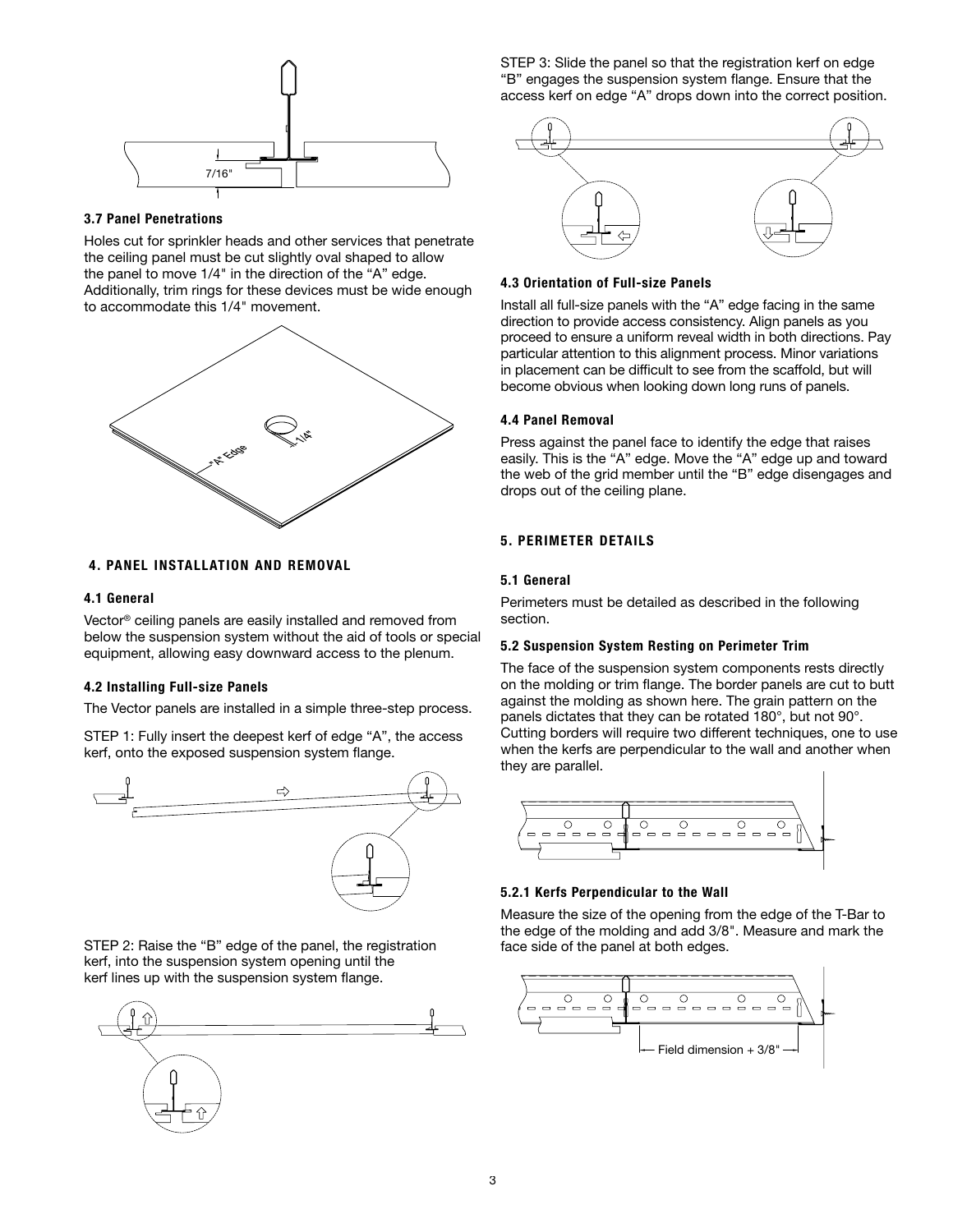# 5.2.2 Cutting the Panel

WoodWorks® Channeled Vector panels should not be cut for borders. WoodWorks Vector panels should be used at borders to adequately support the ceiling installation. Cut the panel using standard woodworking tools and, where possible, a straight edge.

A table saw is recommended for straight cuts and a band saw for curved cuts. In general, these practices will be typical of those employed in finish carpentry.

A CAUTION! WOOD DUST. Sawing, sanding, and machining wood products can produce dust. Airborne wood dust can cause respiratory, eye, and skin irritation. The International Agency for Research on Cancer (IARC) has classified wood dust as a nasal carcinogen in humans.

Precautionary measures: If power tools are used, they should be equipped with a dust collector. If high dust levels are encountered, use an appropriate NIOSH-designed dust mask. Avoid dust contact with eyes and skin.

# First Aid Measure in case of irritation:

Flush eyes or skin with water for at least 15 minutes.

# 5.2.3 Installing the Border Panel

Install these borders just like full-size panels. Place the cut edge toward the wall and engage the "A" edge on the suspension system flange, rotate the "B" edge up into the suspension system opening, and draw it back into place.

# 5.2.4 Kerfs Parallel to the Wall

Measure the panel as described in section A. Mark and cut the panel so as to retain the "A" edge.

# 5.2.5 Attach Border Clips

Apply two WoodWorks® Vector® border clips (provided in the carton) to the cut edge of the panel as shown. Use one #8 x 9/16" screw in each clip.



# 5.2.6 Installing the Panel

Engage the kerfed edge of the panel on the suspension system flange parallel to the wall. Rotate the cut edge up into the suspension system opening and draw the panel toward the wall until the border clips rest on the molding and the "A" edge drops into place.

#### 5.2.7 Corner Panel Installation

Preparation of the corner panel will require the removal of two edges. Mark and cut the panel to retain a portion of the "A" edge. Support the opposite side of the panel by installing two WoodWorks Vector Border clips as shown above.

# 5.2.8 Treating Exposed Edges

Cut panel edges that are exposed to view will have to be treated to look like factory edges. Prefinished peel and stick edge banding is recommended for this purpose. Cut edge must be clean and smooth before applying edge banding. Peel off the release paper and apply the edge banding using finger pressure or a small trim roller. Trim excess material with a sharp knife blade or a chisel.

# 5.3 Ordering Edge Banding Material

Prefinished pressure sensitive adhesive banding is available 15/16" wide and in 50' lengths. Standard colors include Cherry, Maple, and Anigre (Steamed Beech). Many other standard veneer choices are also available. Several vendors can provide prefinished banding. The brand of banding used is of no consequence as long as the finish is an acceptable match to the face veneer. One such vendor is:

# Fastcap (Fastedge products)

3725 Irongate Road, Suite 105 Bellingham, WA 98226 Customer Service Phone: (888) 443-3748 Web: www.fastcap.com for distributor locations

# 6. ODD SIZE PANELS

# 6.1 General

Special size panels are available to accommodate less than full modules within the field of the ceiling.

# 6.2 Measuring the Panel

Measure, mark, and cut the panel 1/4" smaller than the "nominal" dimension required. For example, if the panel is to fit into a nominal 18" x 24" opening, it would be cut 17-3/4" wide.



# 6.3 Recut the Edge Detail

Turn the panel over and recut the reverse Tegular edge as dimensioned in the drawing below. Protect the face of the panel from damage.



# 6.4 Treat the Cut Edge

Treat the remanufactured edge as described in section 5.2.8. Install like a full-size panel.

# 7. FIXTURE TRIM

# 7.1 General

The design of the edge details used on Vector creates a gap between the face of the suspension system and the edge of the panel. This gap is necessary to allow the panel to lift sufficiently to allow installation and removal. This gap may be objectionable when type G light fixtures and air diffusers are used. For this reason, fixture trim kits are available for use with Vector panels.